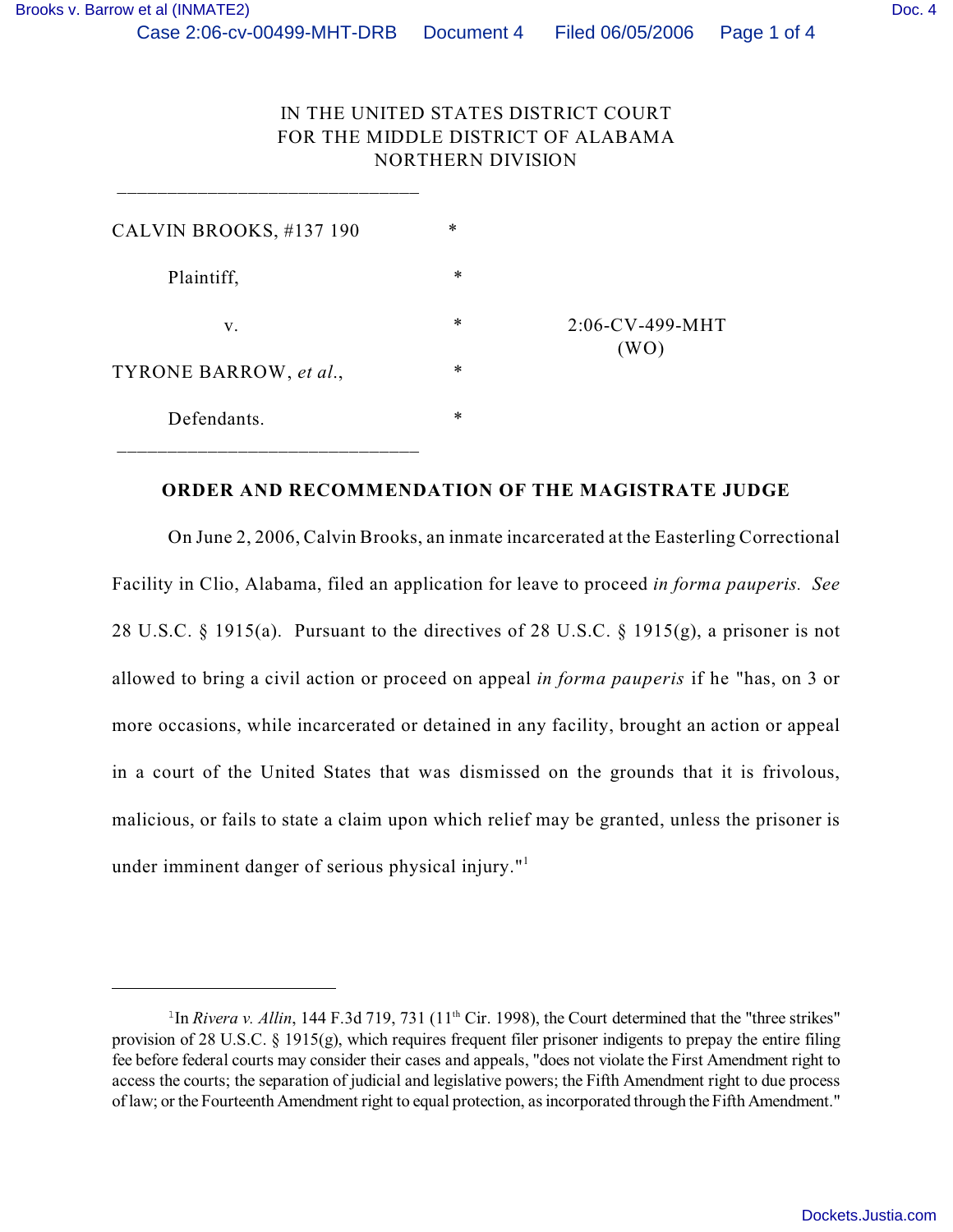## DISCUSSION

Court records establish that Plaintiff, while incarcerated or detained, has on at least three occasions had civil actions and/or appeals dismissed as frivolous, malicious, for failure to state a claim and/or for asserting claims against defendants who were immune from suit pursuant to the provisions of 28 U.S.C. § 1915. The cases on which the court relies in finding a violation of § 1915(g) include: (1) *Brooks v. Hackett, et al*., Civil Action No. 2:95-CV-2058-MHT (M.D. Ala. 1995); (2) *Brooks v. Horn, et al*., Civil Action No. 2:99-CV-113-ID (M.D. Ala. 2001); (3) *Brooks v. Riddle*, 2:99-CV-320-MHT (M.D. Ala. 2001); and (4) *Brooks v. Kitrell*, Civil Action No. 2:99-CV-855-ID (M.D. Ala. 2001).

The court has carefully reviewed the claims presented in the instant action. The claims before this court do not in any way indicate that Plaintiff "is under imminent danger of serious physical injury" as is required to meet the imminent danger exception to the application of 28 U.S.C. § 1915(g).<sup>2</sup> Medberry v. Butler, 185 F.3d 1189 (11<sup>th</sup> Cir. 1999).

Based on the foregoing, the court concludes that Plaintiff's motion for leave to

 $2$ The court notes that the allegations presented in the complaint include contentions that Defendants are engaged in the "mass murder" of inmates through inadequate medical treatment in order to sell body parts, Defendants use forced administration of a medical treatment programs in order to torture inmates, and that "[t]his court and its judges came up with a plan to bar the plaintiff from filing valid complaints unless his life was in danger." (Doc. No. 1.) A review of these allegations as well as the other claims in Plaintiff's complaint reveals that Plaintiff either lacks standing to bring the claims, *see Allen v. Wright*, 468 U.S. 737, 751 (1984), that the claims describe "fantastic or delusional scenarios" which are subject to dismissal for frivolousness as they are truly delusive and incredible, *see Neitzke v. Williams*, 490 U.S. 319, 328 (1989), or that Plaintiff is not in imminent danger of serious physical injury.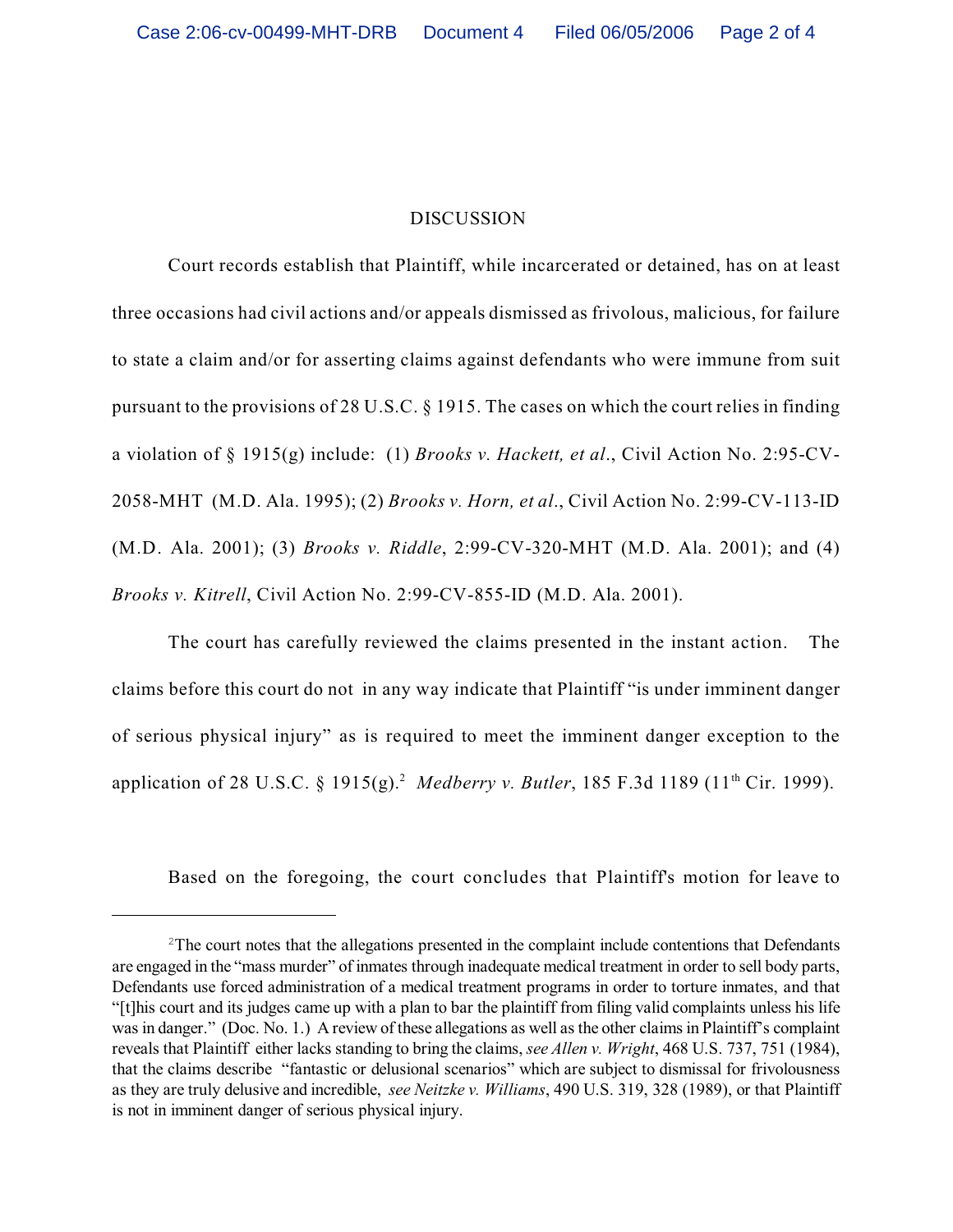proceed *in forma pauperis* is due to be denied and this case dismissed without prejudice for Plaintiff's failure to pay the requisite \$350.00 filing fee upon the initiation of this cause of action. *Dupree v. Palmer*, 284 F.3d 1234, 1236  $(11<sup>th</sup> Cir. 2002)$  (emphasis in original) ("[T]he proper procedure is for the district court to dismiss the complaint without prejudice wen it denies the prisoner leave to proceed *in forma pauperis* pursuant to the provisions of § 1915(g)" because the prisoner "must pay the filing fee at the time he *initiates* the suit.").

## **CONCLUSION**

In light of the foregoing, it is

ORDERED that the motion for leave to proceed *in forma pauperis* filed by Plaintiff on June 2, 2006 (Doc. No. 3) is DENIED.

It is the RECOMMENDATION of the Magistrate Judge that this case be DISMISSED without prejudice for Plaintiff's failure to pay the full filing fee upon the initiation of this case.

It is further

ORDERED that the parties shall file any objections to this Recommendation on or before **June 19, 2006**. Any objections filed must specifically identify the findings in the Magistrate Judge's Recommendation to which the party is objecting. Frivolous, conclusive or general objections will not be considered by the District Court. The parties are advised that this Recommendation is not a final order of the court and, therefore, it is not appealable.

Failure to file written objections to the proposed findings and advisements in the Magistrate Judge's Recommendation shall bar the party from a de novo determination by the